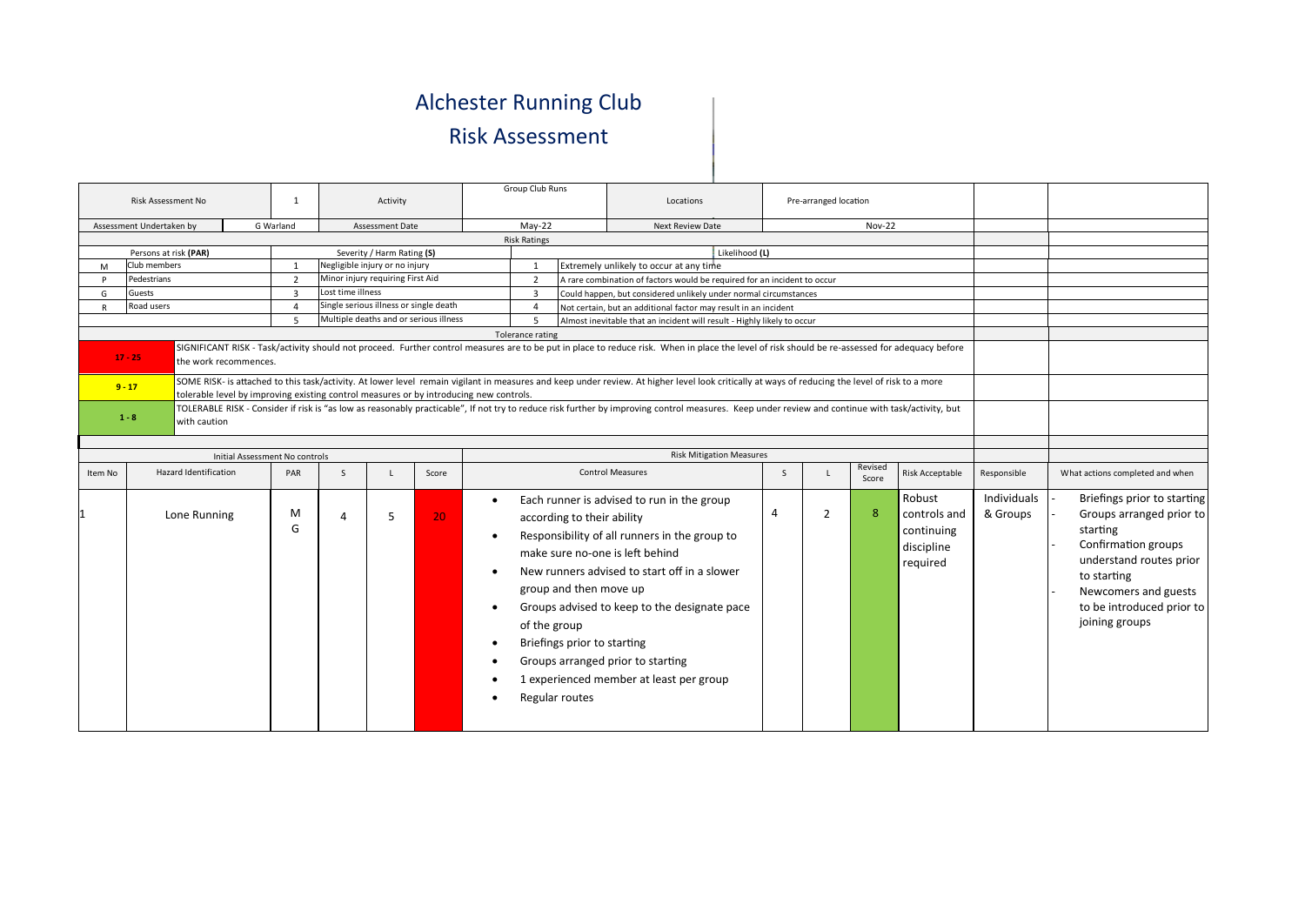| <b>Getting Lost</b>  | M<br>G      | $\overline{a}$ | 5              | 20 | Routes published and made available prior to<br>$\bullet$<br>session where possible on a various platforms<br>Where routes aren't published Group leaders<br>$\bullet$<br>know them<br>All groups advised to stick as a group and run<br>$\bullet$<br>at their designated pace<br>Briefings & group arranged prior to starting<br>$\bullet$<br>Runs start promptly at 19:00, latecomers<br>$\bullet$<br>considered not part of running groups or<br>covered under this risk assessment<br>1 experienced member at least per group<br>Regular routes where possible<br>$\bullet$                                                                                                                                                                                         | 4 | $\overline{2}$ | 8  | Robust<br>controls and<br>continuing<br>discipline<br>required | Session<br>leader,<br>Individuals<br>& Groups | Briefings prior to starting<br>Groups arranged prior to<br>starting<br>Confirmation groups<br>understand routes prior<br>to starting<br>Newcomers and guests<br>to be introduced prior to<br>joining groups<br>Summer road based<br>route introduced (Apr22) |
|----------------------|-------------|----------------|----------------|----|-------------------------------------------------------------------------------------------------------------------------------------------------------------------------------------------------------------------------------------------------------------------------------------------------------------------------------------------------------------------------------------------------------------------------------------------------------------------------------------------------------------------------------------------------------------------------------------------------------------------------------------------------------------------------------------------------------------------------------------------------------------------------|---|----------------|----|----------------------------------------------------------------|-----------------------------------------------|--------------------------------------------------------------------------------------------------------------------------------------------------------------------------------------------------------------------------------------------------------------|
| Slips, Trips & Falls | M<br>G<br>P | $\overline{a}$ | $\overline{A}$ | 16 | Runners advised at the pre-run briefing of any<br>$\bullet$<br>known issues (e.g. road works)<br>All "winter" routes well lit<br>$\bullet$<br>Runners advised of well known risk areas<br>Nearly all runners local and encouragement for<br>knowledge to be shared<br>If runner does slip, trip or fall other members<br>$\bullet$<br>in the group to stay with the runner and seek<br>assistance<br>Bollards/railings can be a particular hazard -<br>$\bullet$<br>runners to call out to alert<br>Alert fellow group members of other path /<br>road users<br>Overhanging trees and brambles should be<br>$\bullet$<br>made known especially in darker weather<br>Headphones not permitted<br>Regular routes<br>$\bullet$<br>Alternative routes for inclement weather | 4 | $\overline{2}$ | 8  | Robust<br>controls and<br>continuing<br>discipline<br>required | Session<br>leader,<br>Individuals             | Keep alert whilst out as a<br>group<br>Newcomers and guests<br>to be introduced prior to<br>joining groups                                                                                                                                                   |
| Injury               | M<br>G      | $\overline{a}$ | $\overline{A}$ | 16 | Runners requested not to attend if injured<br>$\bullet$<br>If develop an injury runners to advise others<br>and co-ordinate accordingly<br>Alternative routes for inclement weather                                                                                                                                                                                                                                                                                                                                                                                                                                                                                                                                                                                     | 4 | 3              | 12 | Honesty<br>required                                            | Individuals                                   | Newcomers and guests<br>to be introduced prior to<br>joining groups                                                                                                                                                                                          |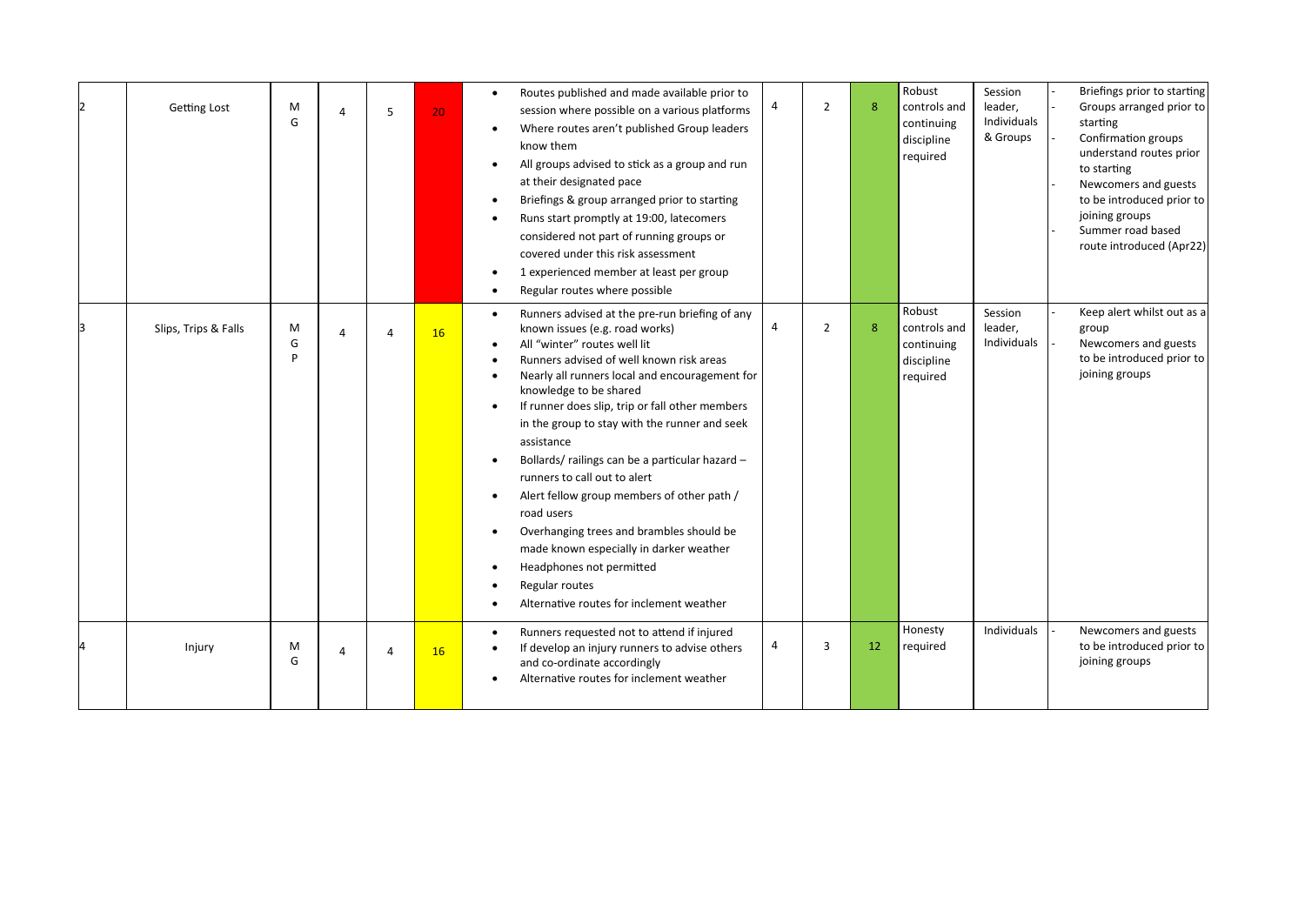| <b>Crossing Roads</b>          | M<br>G<br>P<br>R            | 5              | $\overline{4}$ | 20 <sub>1</sub> | Only crossing when safe to do so<br>$\bullet$<br>Use of traffic aids where possible such as<br>$\bullet$<br>pelican and zebra crossings<br>Cross roads as a group and not as individuals<br>Do not cross on blind bends<br>Do not cross if oncoming vehicles (cars and<br>$\bullet$<br>bikes)<br>Key crossing points identified on regular routes<br>$\bullet$<br>Runners advised to wear high visibility and / or<br>$\bullet$<br>light coloured clothing to make themselves<br>more visible<br>Runners briefed on routes for the session prior<br>$\bullet$<br>to starting out<br>Front and back end of groups to alert other<br>$\bullet$<br>group members of safety when wanting to cross<br>Road based routes to be confined to "summer<br>$\bullet$<br>months"<br>Crossing roads on single carriageway roads only<br>(avoid A41 crossings)<br>Cross roads in well lit and visible areas<br>$\bullet$ | 5              | 3              | <b>15</b>        | Discipline<br>and<br>awareness<br>required<br>Biggest risk<br>of long<br>distance<br>running | Individuals<br>& Group<br>members                                                | Only crossing when safe<br>to do so         |
|--------------------------------|-----------------------------|----------------|----------------|-----------------|------------------------------------------------------------------------------------------------------------------------------------------------------------------------------------------------------------------------------------------------------------------------------------------------------------------------------------------------------------------------------------------------------------------------------------------------------------------------------------------------------------------------------------------------------------------------------------------------------------------------------------------------------------------------------------------------------------------------------------------------------------------------------------------------------------------------------------------------------------------------------------------------------------|----------------|----------------|------------------|----------------------------------------------------------------------------------------------|----------------------------------------------------------------------------------|---------------------------------------------|
| Other road / pavement<br>users | M<br>G<br>P<br>$\mathsf{R}$ | $\overline{4}$ | $\overline{4}$ | 16              | Roads with no pavements only applicable to<br>$\bullet$<br>summer routes (May - early Sept)<br>Runners advised to run against the flow of<br>$\bullet$<br>traffic when no pavement<br>Runners advised to wear high visibility and / or<br>$\bullet$<br>light coloured clothing to make themselves<br>more visible<br>Runners to be made aware of high risk areas<br>$\bullet$<br>and that other road users have right of way<br>All runners to be aware of other pavement<br>$\bullet$<br>users in particular dog walkers who have dog<br>leads which may be trailing<br>The group to keep to one defined side of the<br>$\bullet$<br>pavement where possible and step on to the<br>verge / grass<br>Pedestrians have equal rights to be using the<br>$\bullet$<br>pavement<br>Front runner in the group to alert other<br>members of the group                                                            | $\overline{a}$ | $\overline{2}$ | 8                | Discipline<br>and<br>awareness<br>required<br>Biggest risk<br>of long<br>distance<br>running | Individuals<br>& Group<br>members                                                |                                             |
| <b>New Runners</b>             | G                           | 4              | $\overline{4}$ | 16              | All new runners told to identify themselves to<br>$\bullet$<br>the organiser of the Club Night on arrival<br>Organiser to establish the best group for them<br>$\bullet$<br>to go into<br>Organiser to advice new runner of protocols<br>All new runners given certain tolerance for a 3-4<br>$\bullet$<br>sessions and then asked to join the club for<br>Insurance purposes                                                                                                                                                                                                                                                                                                                                                                                                                                                                                                                              | 4              | $\overline{2}$ | $\boldsymbol{8}$ | Robust<br>controls and<br>continuing<br>discipline<br>required                               | Run leader,<br>newcomers<br>&<br>committee<br>to ensure a<br>leader each<br>week | All introductions prior to<br>starting runs |